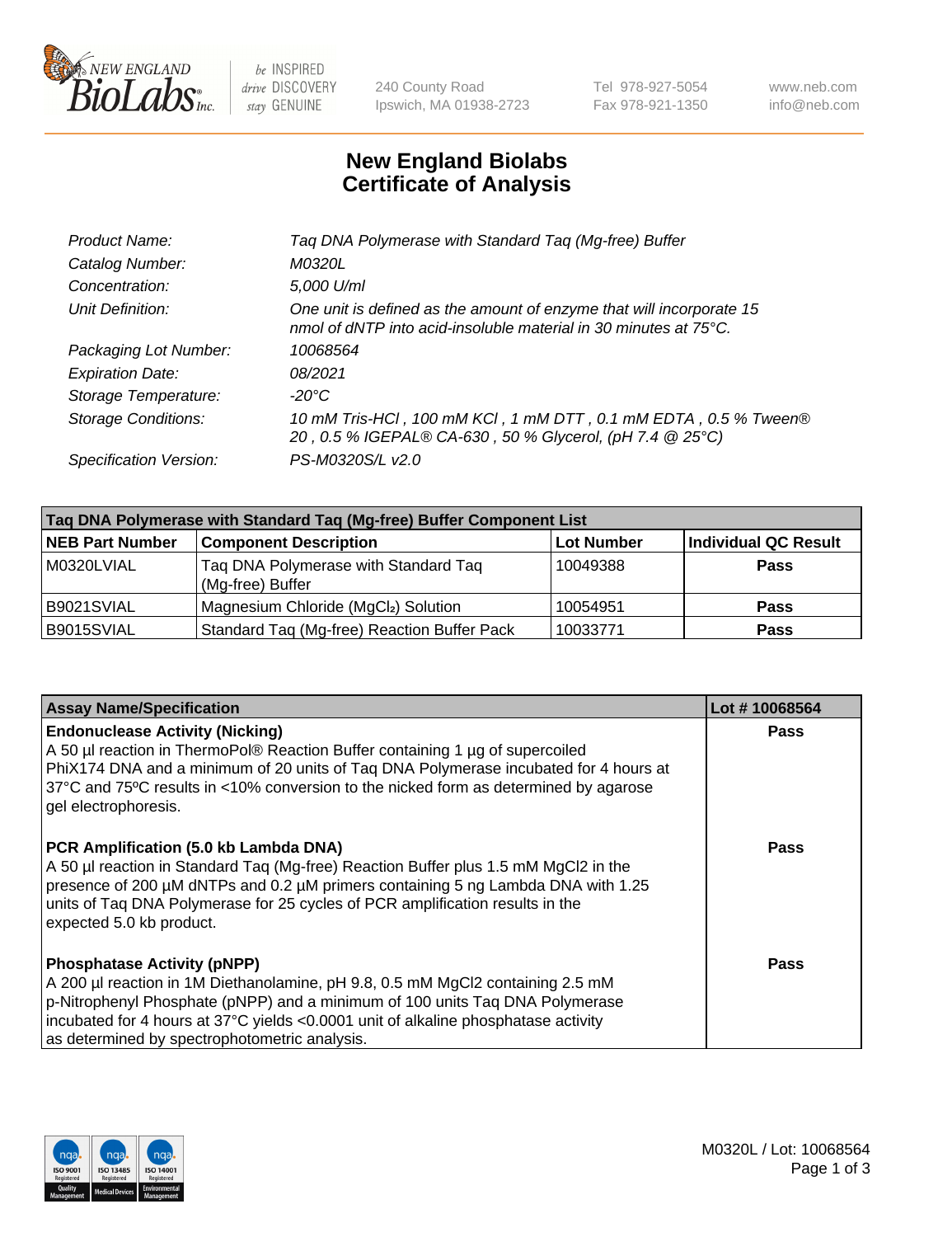

 $be$  INSPIRED drive DISCOVERY stay GENUINE

240 County Road Ipswich, MA 01938-2723 Tel 978-927-5054 Fax 978-921-1350 www.neb.com info@neb.com

| <b>Assay Name/Specification</b>                                                                                                                                                                                                                                                                                                                                                                                    | Lot #10068564 |
|--------------------------------------------------------------------------------------------------------------------------------------------------------------------------------------------------------------------------------------------------------------------------------------------------------------------------------------------------------------------------------------------------------------------|---------------|
| <b>Protein Purity Assay (SDS-PAGE)</b><br>Taq DNA Polymerase is ≥ 99% pure as determined by SDS-PAGE analysis using Coomassie<br>Blue detection.                                                                                                                                                                                                                                                                   | <b>Pass</b>   |
| qPCR DNA Contamination (E. coli Genomic)<br>A minimum of 5 units of Taq DNA Polymerase is screened for the presence of E. coli<br>genomic DNA using SYBR® Green qPCR with primers specific for the E. coli 16S rRNA<br>locus. Results are quantified using a standard curve generated from purified E. coli<br>genomic DNA. The measured level of E. coli genomic DNA contamination is $\leq 1$ E. coli<br>genome. | Pass          |
| <b>RNase Activity (Extended Digestion)</b><br>A 10 µl reaction in NEBuffer 4 containing 40 ng of a 300 base single-stranded RNA<br>and a minimum of 1 µl of Taq DNA Polymerase is incubated at 37°C. After incubation<br>for 16 hours, >90% of the substrate RNA remains intact as determined by gel<br>electrophoresis using fluorescent detection.                                                               | Pass          |
| <b>Single Stranded DNase Activity (FAM-Labeled Oligo)</b><br>A 50 µl reaction in ThermoPol® Reaction Buffer containing a 10 nM solution of a<br>fluorescent internal labeled oligonucleotide and a minimum of 25 units of Taq DNA<br>Polymerase incubated for 30 minutes at 37°C and 75°C yields <10% degradation as<br>determined by capillary electrophoresis.                                                   | Pass          |
| <b>Non-Specific DNase Activity (16 Hour)</b><br>A 50 µl reaction in NEBuffer 2 containing 1 µg of T3 or T7 DNA in addition to a<br>reaction containing Lambda-HindIII DNA and a minimum of 5 units of Taq DNA<br>Polymerase incubated for 16 hours at 37°C results in a DNA pattern free of<br>detectable nuclease degradation as determined by agarose gel electrophoresis.                                       | <b>Pass</b>   |

This product has been tested and shown to be in compliance with all specifications.